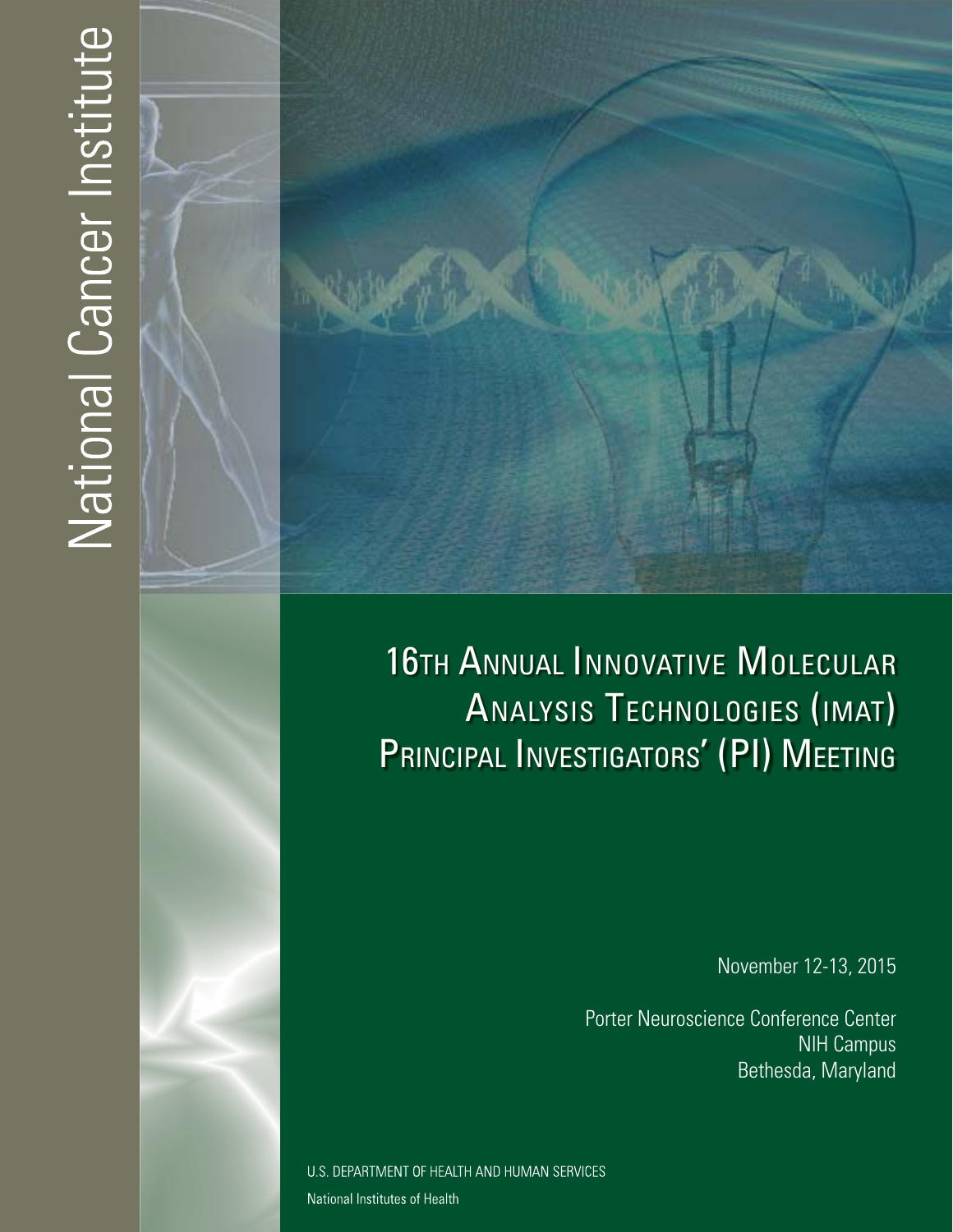### **Welcome**

Welcome to the 16<sup>th</sup> Annual Principal Investigators' (PI) Meeting for the NCI Innovative Molecular Analysis Technologies (IMAT) program. As many of you already know, this annual meeting is organized to address two important aims of the IMAT program: (1) for supported investigators to provide NCI program staff a chance to interact directly with PIs and receive an update on progress to date for supported research and (2) to provide an opportunity for interactions and exchange of ideas among meeting participants. The latter aim serves as a critical opportunity to spark new project collaborations for exploring technology gaps and opportunities, to further improve supported technology platforms or to potentially launch the development of entirely new technologies. The interactions are an important opportunity for receiving critical feedback and guidance from a broad community, as well as for fostering dissemination of the exciting technologies emerging from IMAT-supported research.

As usual, there are more exciting active research projects in the IMAT portfolio than we could possibly allow sufficient speaking time for, so we will continue our practice of having short "Poster Highlight" talks for those investigators presenting particularly interesting progress relevant to different sessions. As these presentations are short, you are encouraged to seek additional details from the poster during one of the two poster sessions or during the breaks.

An important issue in general from the perspective of any investor is the need to *engage end-users early and often*, and so the meeting includes various mechanisms for facilitating that communication. Beyond your fellow IMAT grantees, researchers from NCI's intramural laboratories of the Center for Cancer Research will be in attendance and asking questions throughout the meeting (including during the poster sessions). You are very much encouraged to engage them to understand their interests and needs, as they represent that important end-user community. Many of the IMAT-supported technologies are multidisciplinary endeavors, and as such your fellow supported investigators also represent important end-user perspectives that might be engaged. The relatively long breaks between sessions are meant to allow for such interaction and dialog, as well as gatherings outside the official agenda. Also note that NCI program officers representing a broad array of actively supported research areas will be in attendance to answer any questions associated with active funding opportunities (especially those found in the Resource Listings section of this book). In addition to the agenda and presentation abstracts, a list of resources and funding opportunities we thought might be of interest to participants are included toward the back of this program book.

On behalf of the NCI program staff and everyone involved in the planning for this meeting, I thank you for your participation, your interest, and the important work you all do to assist in our collective mission against cancer. I look forward to an exciting and productive meeting.

Sincerely,

Tony Dickherber, Ph.D. Program Director Center for Strategic Scientific Initiatives Office of the Director National Cancer Institute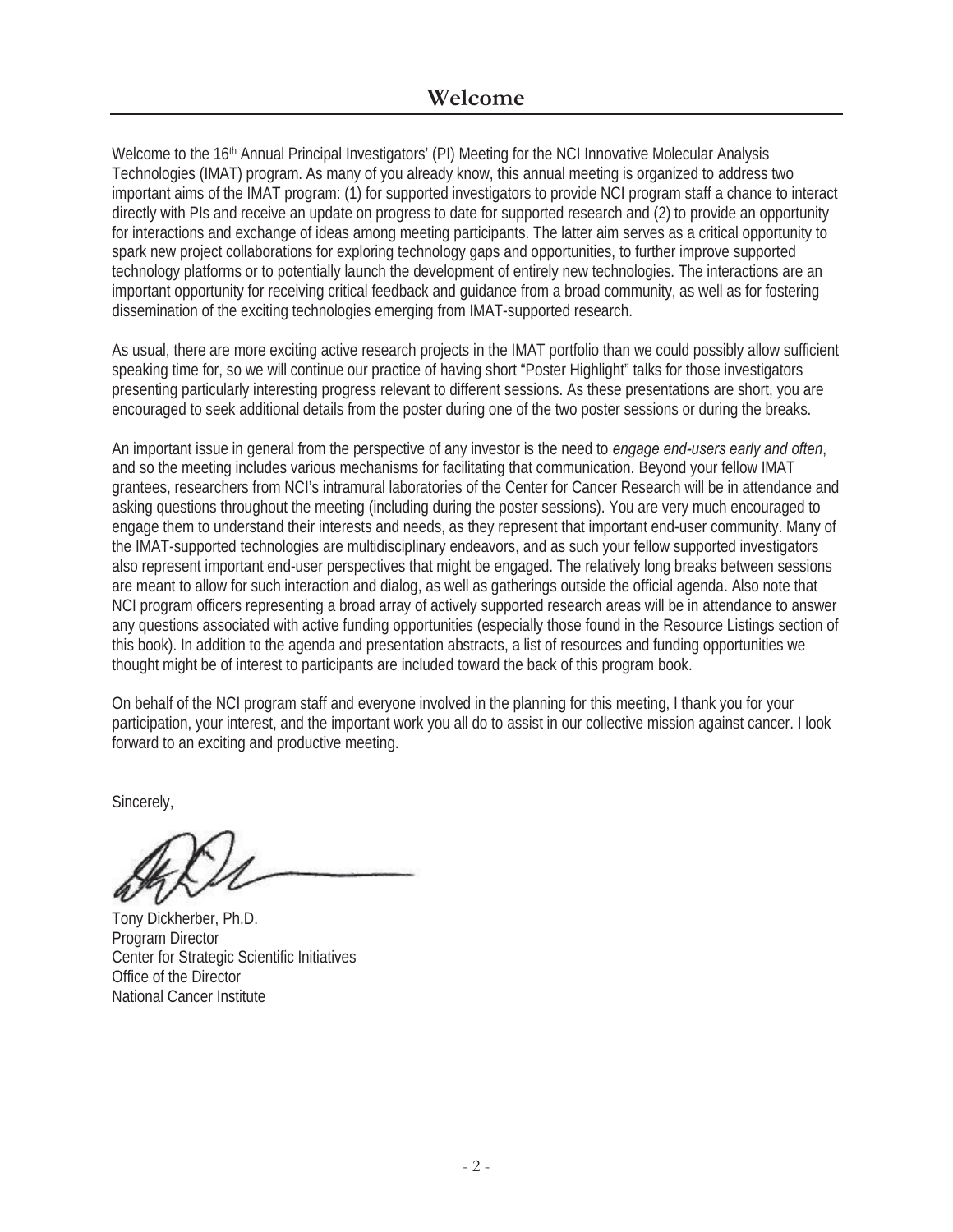### **Thursday, November 12**

| 8:15 a.m. - 8:30 a.m.    | Welcome<br>Tony Dickherber, Ph.D.<br>Director, IMAT Program<br>Center for Strategic Scientific Initiatives<br>National Cancer Institute, NIH                                                                                                             |
|--------------------------|----------------------------------------------------------------------------------------------------------------------------------------------------------------------------------------------------------------------------------------------------------|
| 8:30 a.m. - 10:00 a.m.   | <b>Session 1: Cancer Imaging</b>                                                                                                                                                                                                                         |
| $8:30$ a.m. $-8:50$ a.m. | <b>Photonic Crystal Enhanced Fluorescence: Development of Sensor</b><br><b>Structures and Detection Instrumentation for Early Cancer Biomarker</b><br><b>Detection</b><br>Brian T. Cunningham, Ph.D., M.S.<br>University of Illinois at Urbana-Champaign |
| $8:50$ a.m. $-9:10$ a.m. | <b>Kinase Binding Fluorescent Probes for Assaying Cellular Receptor</b><br><b>Populations</b><br>James N. Wilson, Ph.D.<br>University of Miami, Coral Gables                                                                                             |
| $9:10$ a.m. $-9:30$ a.m. | Highly Multiplexed Ion-Beam Tissue RNA In Situ Imaging With Sub-Micron<br><b>Resolution</b><br>Richard M. Levenson, M.D., FCAP<br>University of California, Davis                                                                                        |
| $9:30$ a.m. $-9:50$ a.m. | <b>Compact Microfluidic PET Tracer Concentrator for Preclinical Imaging and</b><br><b>In Vitro Studies</b><br>R. Michael van Dam, Ph.D., M.S.<br>University of California, Los Angeles                                                                   |
| 9:50 a.m. - 10:00 a.m.   | <b>Session Discussion</b>                                                                                                                                                                                                                                |
| 10:00 a.m. - 10:20 a.m.  | <b>BREAK</b>                                                                                                                                                                                                                                             |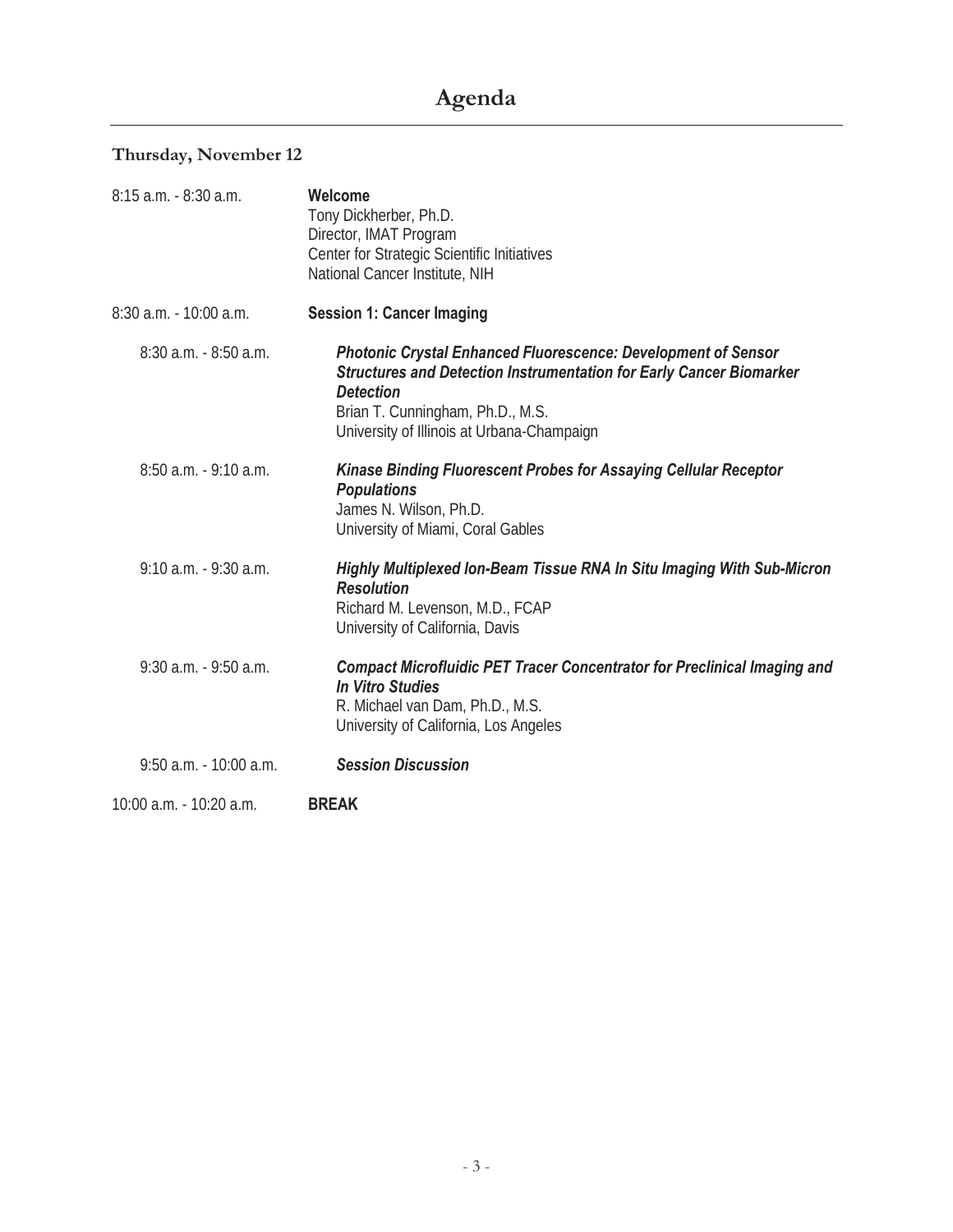| 10:20 a.m. - 12:10 p.m. | Session 2: Panel Discussion on Liquid Biopsies: The CTC Perspective<br>Moderator: Lynn Sorbara, Ph.D.<br>Division of Cancer Prevention<br>National Cancer Institute, NIH |
|-------------------------|--------------------------------------------------------------------------------------------------------------------------------------------------------------------------|
| 10:20 a.m. - 10:30 a.m. | <b>Introduction and Overview</b><br>Lynn Sorbara, Ph.D.                                                                                                                  |
| 10:30 a.m. - 11:20 a.m. | <b>Highlights of Relevant Projects Supported by IMAT</b><br>Rafael V. Davalos, Ph.D.<br>Virginia Polytechnic Institute and State University                              |
|                         | Dino Di Carlo, Ph.D.<br>University of California, Los Angeles                                                                                                            |
|                         | Dmitri Simberg, Ph.D.<br>University of Colorado                                                                                                                          |
|                         | Peter Kuhn, Ph.D.<br>University of Southern California                                                                                                                   |
|                         | Hsian-Rong Tseng, Ph.D.<br>University of California, Los Angeles                                                                                                         |
|                         | Stefanie S. Jeffrey, M.D., M.A., FACS<br><b>Stanford University</b>                                                                                                      |
|                         | Lydia L. Sohn, Ph.D.<br>University of California, Berkeley                                                                                                               |
|                         | Youli Zu, M.D., Ph.D.<br>Houston Methodist Research Institute                                                                                                            |
| 11:20 a.m. - 12:10 p.m. | <b>Panel Discussion</b>                                                                                                                                                  |
| 12:10 p.m. - 1:20 p.m.  | <b>LUNCH (on your own) and Discussion Groups</b>                                                                                                                         |
| 1:20 p.m. - 2:30 p.m.   | <b>Session 3: Biomarker Discovery Tools</b><br>Session Chair: Christos Patriotis, Ph.D.<br>Division of Cancer Prevention<br>National Cancer Institute, NIH               |
| 1:20 p.m. - 1:40 p.m.   | <b>Controlled Premature Termination of Translation</b><br>Luca Cartegni, Ph.D.<br><b>Rutgers University</b>                                                              |
| 1:40 p.m. - 2:00 p.m.   | Protein Painting Reveals Hidden "Hot Spots" of Protein-Protein Interaction<br>Lance Liotta, M.D., Ph.D.<br>George Mason University                                       |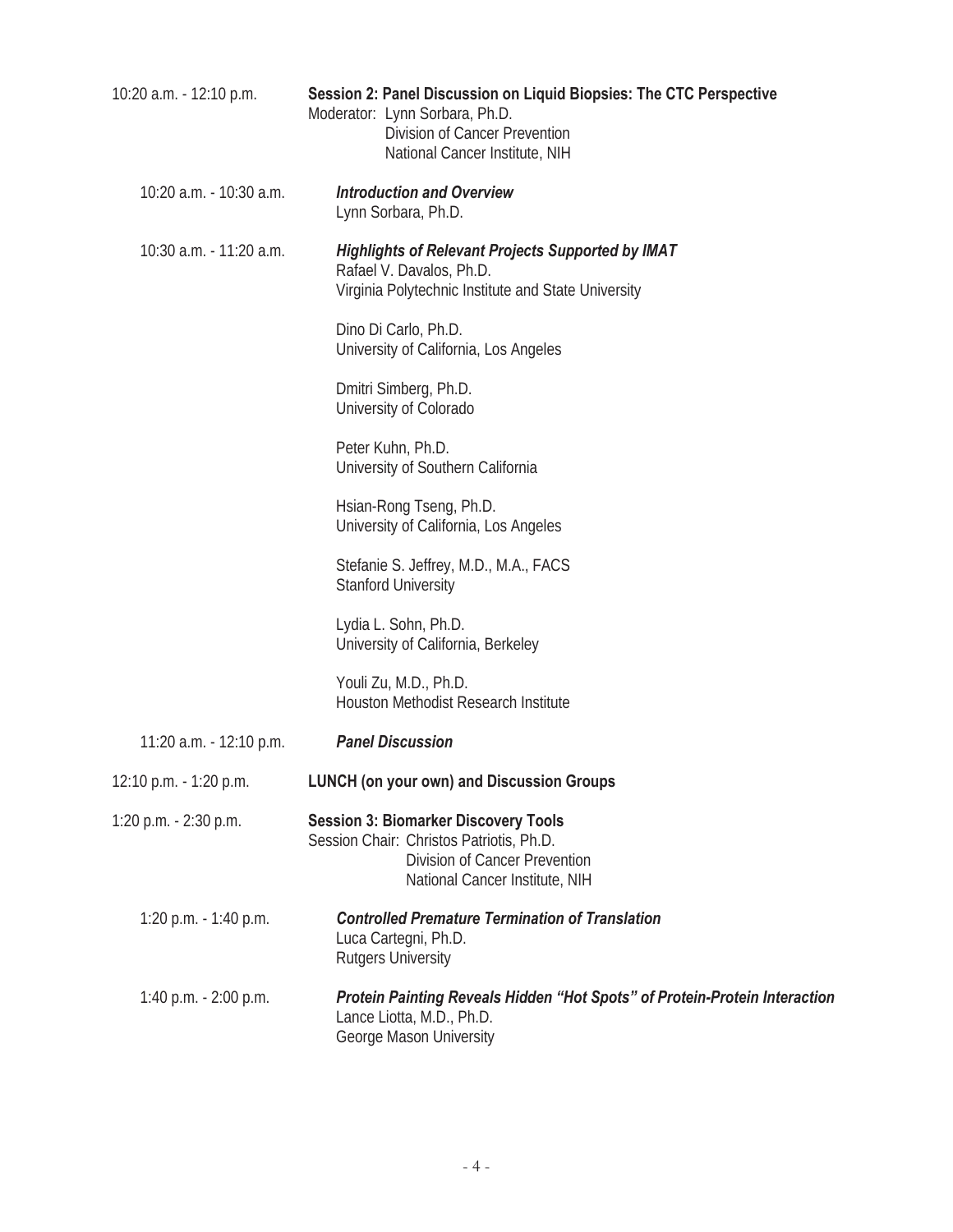| 2:00 p.m. - 2:20 p.m.    | <b>Poster Highlights</b>                                                                                                                                                                                                  |
|--------------------------|---------------------------------------------------------------------------------------------------------------------------------------------------------------------------------------------------------------------------|
|                          | New Reagents for Tracking Protein Oxidation in Cells by MS and Imaging<br><b>Methods</b><br>Cristina M. Furdui, Ph.D., M.S.<br>Wake Forest School of Medicine                                                             |
|                          | <b>Kinase Profiling With Quantitative Chemoproteomics</b><br>Dustin J. Maly, Ph.D.<br>University of Washington                                                                                                            |
| 2:20 p.m. - 2:30 p.m.    | <b>Session Discussion</b>                                                                                                                                                                                                 |
| 2:30 p.m. - 4:00 p.m.    | <b>Session 4: Cancer Detection and Diagnosis</b><br>Session Chair: Rao L. Divi, Ph.D., M.S.<br>Division of Cancer Control and Population Sciences<br>National Cancer Institute, NIH                                       |
| 2:30 p.m. - 2:50 p.m.    | <b>Genome-Wide Location Analysis of DNA Adducts in Whole Cells</b><br>Olivier Harismendy, Ph.D.<br>University of California, San Diego                                                                                    |
| 2:50 p.m. - 3:10 p.m.    | <b>Single Molecule Targeted Sequencing for Detecting Cancer Genetic</b><br><b>Aberrations and Clonal Delineation</b><br>Hanlee P. Ji, M.D.<br><b>Stanford University</b>                                                  |
| $3:10$ p.m. $-3:30$ p.m. | Sensitive and Integrated Microfluidic ChIP Assays for Studying<br>Transcriptional Regulation in Cancer Development Based on Primary Cells<br>Chang Lu, Ph.D., M.S.<br>Virginia Polytechnic Institute and State University |
| $3:30$ p.m. $-3:50$ p.m. | <b>Poster Highlights</b>                                                                                                                                                                                                  |
|                          | Single-Cell Sequencing Reveals Distinct Genomic Profiles in Epithelial and<br><b>Mesenchymal Tumor Cells</b><br>Jessica Sang, Ph.D.<br>Harvard University                                                                 |
|                          | Acute Myeloid Leukemia: MRD Analysis Using Modular Microfluidics and<br><b>Microflow Cytometry</b><br>Steven A. Soper, Ph.D.<br>The University of North Carolina at Chapel Hill                                           |
| $3:50$ p.m. $-4:00$ p.m. | <b>Session Discussion</b>                                                                                                                                                                                                 |
| 4:00 p.m. - 5:30 p.m.    | <b>POSTER SESSION I</b>                                                                                                                                                                                                   |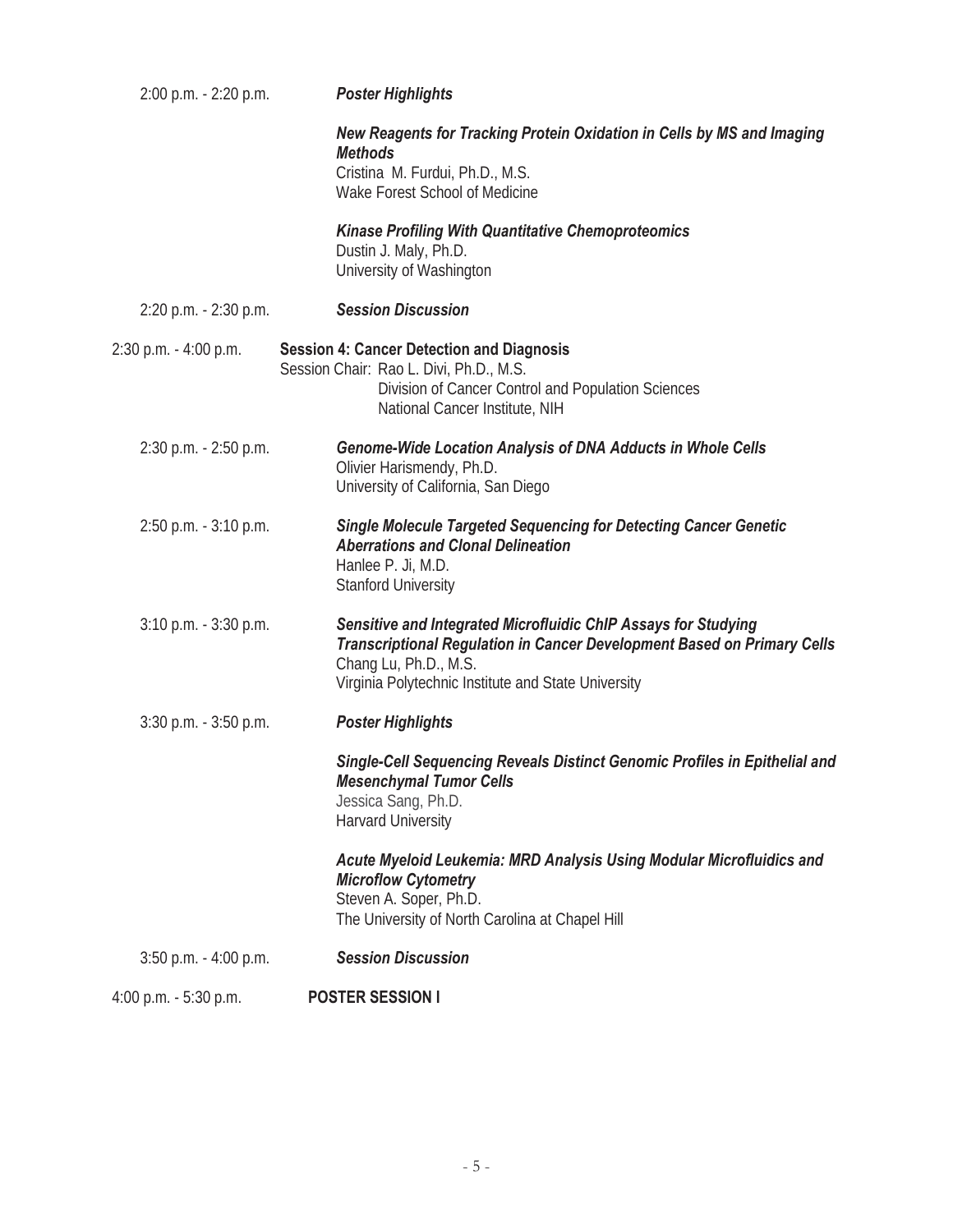| 5:30 p.m. - 7:00 p.m.    | Session 5: Drug Development and Improved Treatment Technologies<br>Session Chair: Brian Sorg, Ph.D., M.S.<br>Division of Cancer Treatment and Diagnosis<br>National Cancer Institute, NIH         |
|--------------------------|---------------------------------------------------------------------------------------------------------------------------------------------------------------------------------------------------|
| $5:30$ p.m. $-5:50$ p.m. | In Vivo Metal-Free Cycloaddition Chemistry-Driven Pretargeted Cancer<br>Radiotherapy<br>Thomas Quinn, Ph.D.<br>University of Missouri                                                             |
| 5:50 p.m. - 6:10 p.m.    | Optimization of Multivalent Ligands by Super-Resolution Microscopy to<br><b>Treat Cancer</b><br>John C. Williams, Ph.D., and Tijana Talisman, Ph.D.<br>Beckman Research Institute of City of Hope |
| $6:10$ p.m. $-6:30$ p.m. | A Novel Theranostic Platform for Targeted Cancer Therapy and Treatment<br><b>Monitoring</b><br>Mingfeng Bai, Ph.D.<br>University of Pittsburgh                                                    |
| $6:30$ p.m. $-6:50$ p.m. | A Novel High-Throughput Tumor Spheroid Microtechnology<br>Hossein Tavana, Ph.D.<br>The University of Akron                                                                                        |
| $6:50$ p.m. - 7:00 p.m.  | <b>Session Discussion</b>                                                                                                                                                                         |
| $7:00$ p.m.              | <b>Adjournment for the Day</b>                                                                                                                                                                    |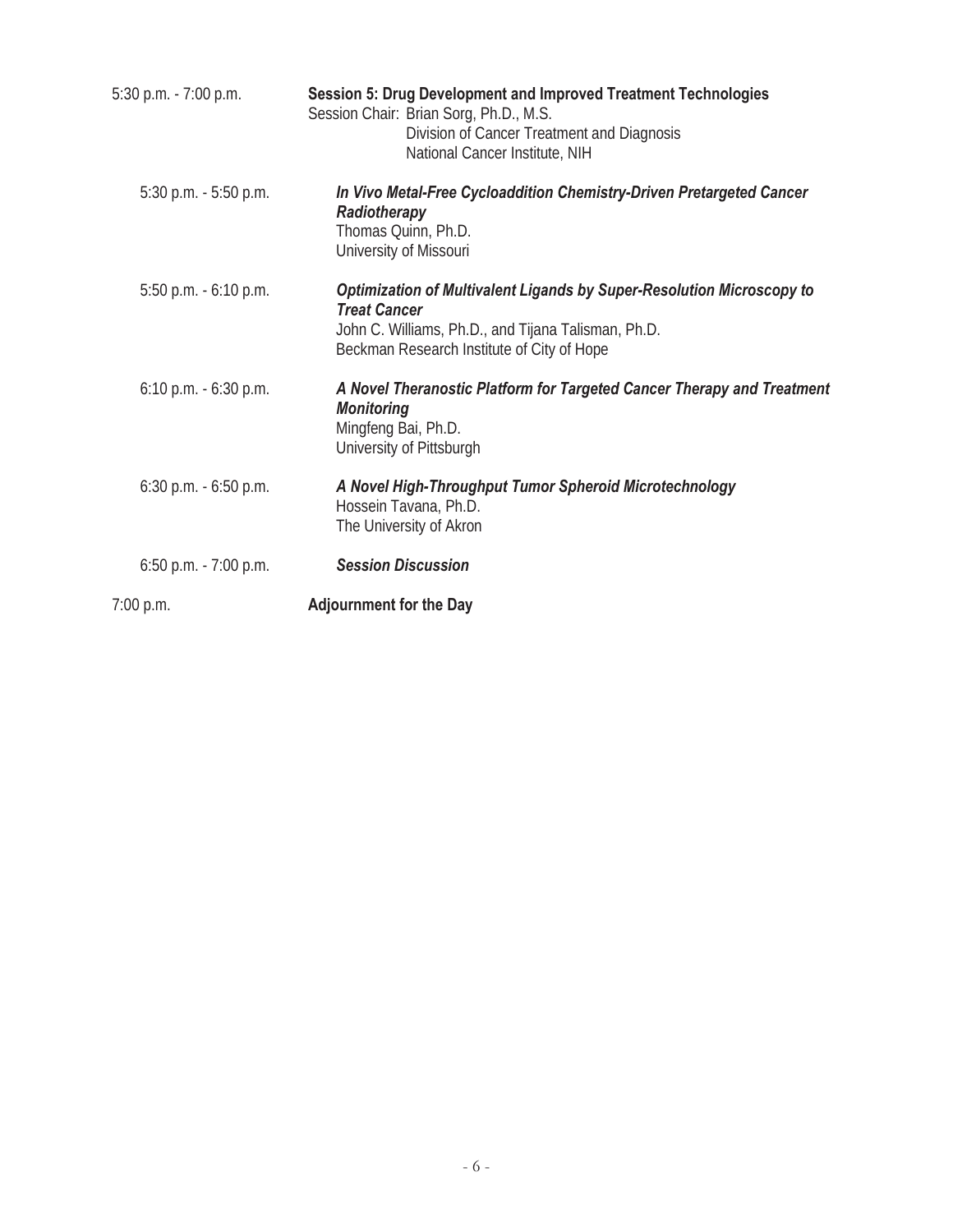### **Friday, November 13**

| 8:20 a.m. - 8:30 a.m.    | Welcome<br>Tony Dickherber, Ph.D.                                                                                                                                                   |
|--------------------------|-------------------------------------------------------------------------------------------------------------------------------------------------------------------------------------|
| 8:30 a.m. - 9:40 a.m.    | <b>Session 6: Novel Biosensors</b><br>Session Chair: J. Randy Knowlton, Ph.D.<br>Division of Cancer Biology<br>National Cancer Institute, NIH                                       |
| $8:30$ a.m. $-8:50$ a.m. | <b>Characterizing Gene Regulation With Single Molecule Sensitive Probes</b><br>Chiara Zurla, Ph.D.<br>Georgia Institute of Technology                                               |
| 8:50 a.m. - 9:10 a.m.    | <b>Nanoscale Tools for Functional Studies of Cancer-Relevant Chromatin</b><br><b>Modifications</b><br>Carlos E. Castro, Ph.D., M.S.<br>The Ohio State University                    |
| 9:10 a.m. - 9:30 a.m.    | <b>Poster Highlights</b>                                                                                                                                                            |
|                          | <b>Monitoring Phosphorylation by SERS</b><br>Joseph M.K. Irudayaraj, Ph.D., M.S.<br><b>Purdue University</b>                                                                        |
|                          | <b>Charge Sensitive Optical Detection for High-Throughput Study of Small</b><br><b>Molecules</b><br>Nongjian Tao, Ph.D.<br>Arizona State University                                 |
| 9:30 a.m. - 9:40 a.m.    | <b>Session Discussion</b>                                                                                                                                                           |
| 9:40 a.m. - 10:00 a.m.   | <b>BREAK</b>                                                                                                                                                                        |
| 10:00 a.m. - 11:40 a.m.  | <b>Session 7: Cancer Modeling</b><br>Session Chair: Nastaran Kuhn, Ph.D.<br>Division of Cancer Biology<br>National Cancer Institute, NIH                                            |
| 10:00 a.m. - 10:20 a.m.  | <b>Conditionally Reprogrammed Cells as a Novel Tool for Biobanking</b><br>Richard Schlegel, M.D., Ph.D.<br>Georgetown University Medical Center                                     |
| 10:20 a.m. - 10:40 a.m.  | <b>Establishment, Maintenance, and Characterization of Human Colonic</b><br>Adenomas and Adenocarcinomas in Enteroid Culture<br>James Varani, Ph.D., M.S.<br>University of Michigan |
| 10:40 a.m. - 11:00 a.m.  | <b>Microfluidic 3D Model of Cancer Metastasis</b><br>Joseph L. Charest, Ph.D., M.S.<br><b>Charles Stark Draper Laboratory</b><br>Massachusetts Institute of Technology              |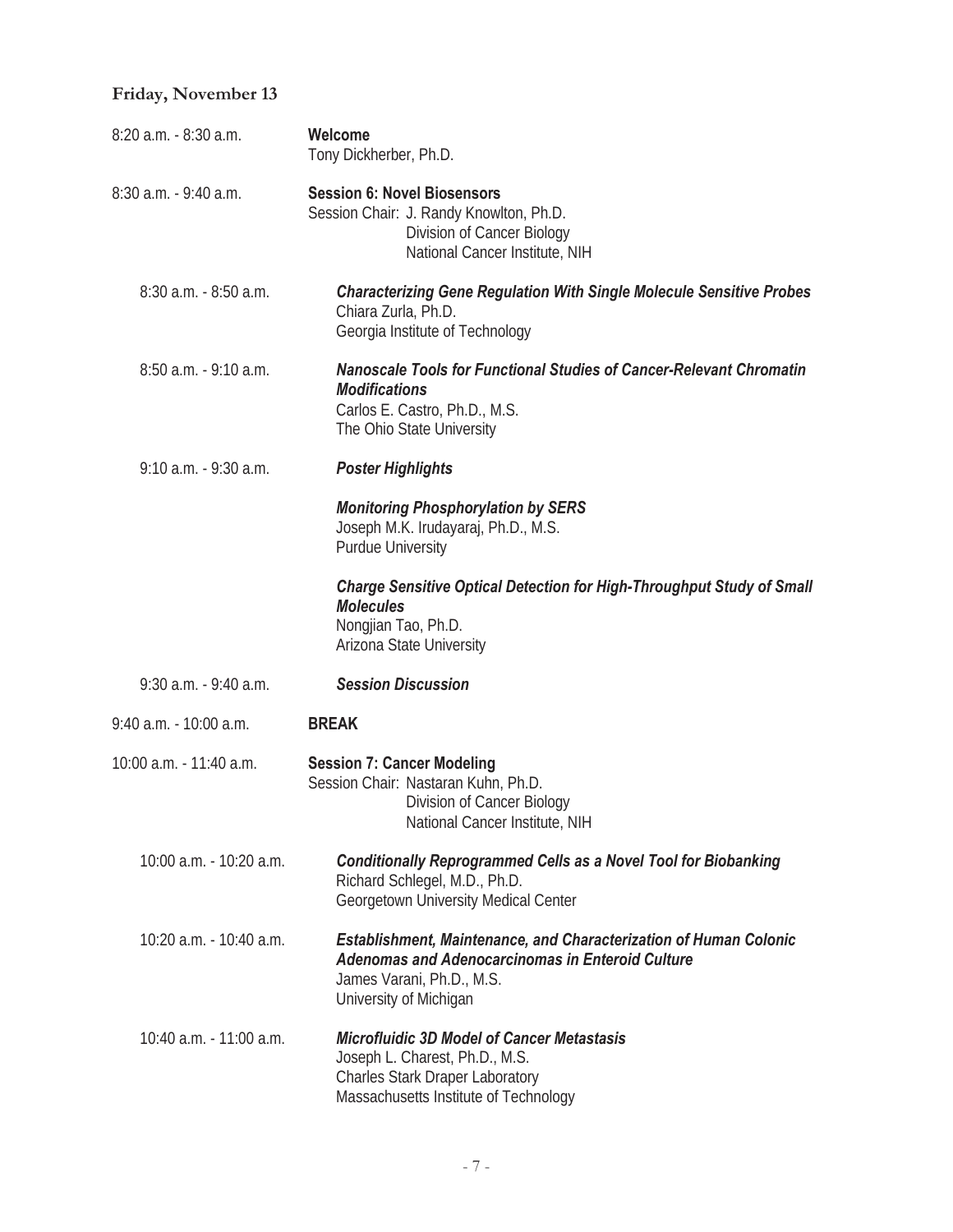| 11:00 a.m. - 11:30 a.m. | <b>Poster Highlights</b>                                                                                                                                                                                 |
|-------------------------|----------------------------------------------------------------------------------------------------------------------------------------------------------------------------------------------------------|
|                         | Microfluidic Approach for the Development of a 3D Bone Marrow<br>Microenvironment Model to Test Personalized Multiple Myeloma<br><b>Treatments</b>                                                       |
|                         | Woo Lee, Ph.D., and Jenny Zilberberg, Ph.D.<br>Stevens Institute of Technology and Hackensack University Medical Center                                                                                  |
|                         | <b>Next-Generation Mouse Gene-Targeting Technology to Model Tumorigenesis</b><br>Ronald Conlon, Ph.D., M.S.<br>Case Western Reserve University                                                           |
|                         | Molecular Analysis of Physical Microenvironmental Control of Tumor Cell<br><b>Invasion</b><br>Sanjay Kumar, M.D., Ph.D.<br>University of California, Berkeley                                            |
| 11:30 a.m. - 11:40 a.m. | <b>Session Discussion</b>                                                                                                                                                                                |
| 11:40 a.m. - 1:20 p.m.  | <b>LUNCH (on your own) and POSTER SESSION II</b>                                                                                                                                                         |
| 1:20 p.m. - 2:50 p.m.   | <b>Session 8: Improving Sample Preparation and Preservation</b><br>Session Chair: Lokesh Agrawal, Ph.D., M.S.<br>Division of Cancer Treatment and Diagnosis<br>National Cancer Institute, NIH            |
| 1:20 p.m. - 1:40 p.m.   | <b>Isothermal Vitrification Methodology Development for Non-Cryogenic</b><br><b>Storage of Archival Human Sera Samples</b><br>Alptekin Aksan, Ph.D.<br>University of Minnesota                           |
| 1:40 p.m. - 2:00 p.m.   | <b>Cavitation Enhancing Nanodroplets Mediate Efficient DNA Fragmentation</b><br>and Extraction of Chromatin From FFPE Tissue<br>Paul A. Dayton, Ph.D.<br>The University of North Carolina at Chapel Hill |
| 2:00 p.m. - 2:20 p.m.   | <b>Enabling Highly Effective Sample Processing via Temperature-Responsive</b><br><b>Reagent Systems</b><br>James Lai, Ph.D.<br>University of Washington                                                  |
| 2:20 p.m. - 2:40 p.m.   | Advanced Development of Immuno-MRM Technology to Analyze Archived<br><b>Cancer Tissues</b><br>Jacob Kennedy, M.Sc.<br>Fred Hutchinson Cancer Research Center                                             |
| 2:40 p.m. - 2:50 p.m.   | <b>Session Discussion</b>                                                                                                                                                                                |
| 2:50 p.m. - 3:00 p.m.   | <b>Meeting Wrap-up and Adjournment</b><br>Tony Dickherber, Ph.D.<br>Director, IMAT Program<br>Center for Strategic Scientific Initiatives<br>National Cancer Institute, NIH                              |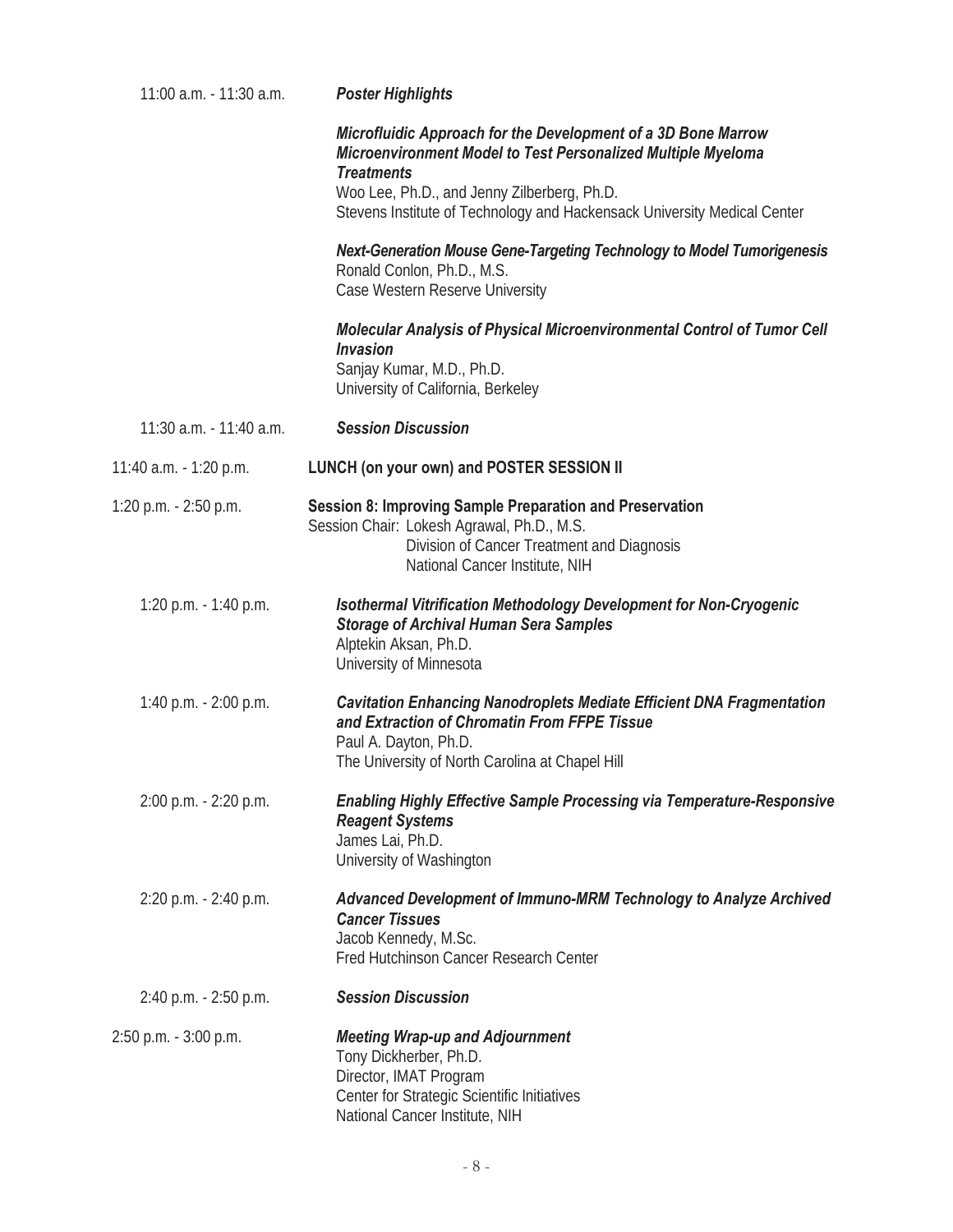## **Speaker Abstracts**

| Speaker(s)                       | <b>Abstract Title</b>                                                                                                                                    | Page<br><b>Number</b> |
|----------------------------------|----------------------------------------------------------------------------------------------------------------------------------------------------------|-----------------------|
| Brian T. Cunningham              | Photonic Crystal Enhanced Fluorescence: Development of Sensor<br>Structures and Detection Instrumentation for Early Cancer Biomarker<br><b>Detection</b> | 10                    |
| James N. Wilson                  | Kinase Binding Fluorescent Probes for Assaying Cellular Receptor<br>Populations                                                                          | 12                    |
| Richard M. Levenson              | Highly Multiplexed Ion-Beam Tissue RNA In Situ Imaging With Sub-Micron<br><b>Resolution</b>                                                              | 13                    |
| R. Michael Van Dam               | Compact Microfluidic PET Tracer Concentrator for Preclinical Imaging and In<br><b>Vitro Studies</b>                                                      | 14                    |
| Luca Cartegni                    | <b>Controlled Premature Termination of Translation</b>                                                                                                   | 16                    |
| Lance A. Liotta                  | Protein Painting Reveals Hidden "Hot Spots" of Protein-Protein Interaction                                                                               | 17                    |
| Olivier Harismendy               | Genome-Wide Location Analysis of DNA Adduct in Whole Cells                                                                                               | 19                    |
| Hanlee P. Ji                     | Single Molecule Targeted Sequencing for Detecting Cancer Genetic<br>Aberrations and Clonal Delineation                                                   | 20                    |
| Chang Lu                         | Sensitive and Integrated Microfluidic ChIP Assays for Studying<br>Transcriptional Regulation in Cancer Development Based on Primary Cells                | 21                    |
| Thomas P. Quinn                  | In Vivo Metal-Free Cycloaddition Chemistry Driven Pretargeted Cancer<br>Radiotherapy                                                                     | 22                    |
| John Williams<br>Tijana Talisman | Optimization of Multivalent Ligands by Super-Resolution Microscopy to Treat<br>Cancer                                                                    | 23                    |
| Mingfeng Bai                     | A Novel Theranostic Platform for Targeted Cancer Therapy and Treatment<br>Monitoring                                                                     | 24                    |
| Hossein Tavana                   | A Novel High-Throughput Tumor Spheroid Microtechnology                                                                                                   | 25                    |
| Chiara Zurla                     | Characterizing Gene Regulation With Single Molecule Sensitive Probes                                                                                     | 26                    |
| Carlos E. Castro                 | Nanoscale Tools for Functional Studies of Cancer-Relevant Chromatin<br>Modifications                                                                     | 28                    |
| Richard Schlegel                 | Conditionally Reprogrammed Cells as a Novel Tool for Biobanking                                                                                          | 29                    |
| James Varani                     | Establishment, Maintenance, and Characterization of Human Colonic<br>Adenomas and Adenocarcinomas in Enteroid Culture                                    | 30                    |
| Joseph L. Charest                | Microfluidic 3D Model of Cancer Metastasis                                                                                                               | 31                    |
| Alptekin Aksan                   | Isothermal Vitrification Methodology Development for Non-Cryogenic<br>Storage of Archival Human Sera Samples                                             | 32                    |
| Paul A. Dayton                   | Cavitation Enhancing Nanodroplets Mediate Efficient DNA Fragmentation<br>and Extraction of Chromatin From FFPE Tissue                                    | 33                    |
| James Lai                        | Enabling Highly Effective Sample Processing via Temperature-Responsive<br><b>Reagent Systems</b>                                                         | 34                    |
| Jacob Kennedy                    | Advanced Development of Immuno-MRM Technology to Analyze Archived<br><b>Cancer Tissues</b>                                                               | 36                    |

NOTE: Any underlining in the abstracts has been provided by the submitting author.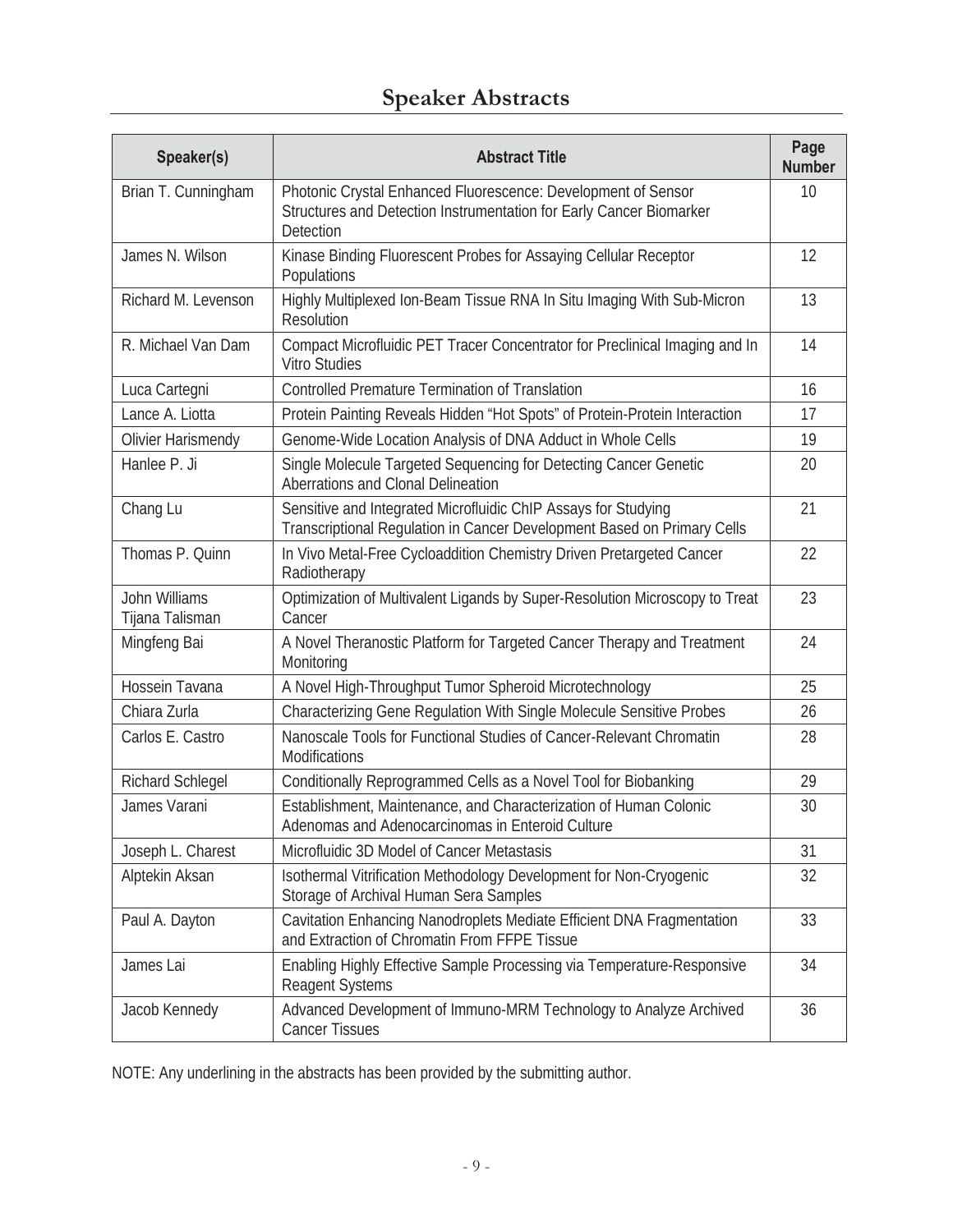### *\*denotes poster highlighted during meeting session*

*Posters are arranged by abstract title.* 

| <b>Poster</b><br><b>Number</b> | <b>Poster Author(s)</b>                                                                                                                                                        | <b>Abstract Title</b>                                                                                                                                            | Page<br><b>Number</b> |
|--------------------------------|--------------------------------------------------------------------------------------------------------------------------------------------------------------------------------|------------------------------------------------------------------------------------------------------------------------------------------------------------------|-----------------------|
| 1                              | Michael W. Schmitt<br>Edward J. Fox<br>Jesse J. Salk<br>Kate Bayliss<br>Lawrence A. Loeb                                                                                       | Accurate Detection of Subclonal Mutations in Human Cancers<br>by Duplex Sequencing                                                                               | 53                    |
| $2^*$                          | Steven A. Soper<br>Paul M. Armistead                                                                                                                                           | Acute Myeloid Leukemia: MRD Analysis Using Modular<br>Microfluidics and Microflow Cytometry                                                                      | 55                    |
| $\mathfrak{Z}$                 | Stephen J Salipante<br><b>Jay Shendure</b>                                                                                                                                     | Advanced Development and Validation of Targeted Molecular<br>Counting Methods for Precise and Ultrasensitive Quantitation of<br>Low Prevalence Somatic Mutations | 58                    |
| 4                              | Samir Mitragotri<br>Kenneth Tsai                                                                                                                                               | Assessing the Risk of UV-Induced Skin Cancer by Noninvasive<br><b>Epidermal Sampling</b>                                                                         | 59                    |
| 5                              | Oliver Jonas<br>Michael J Cima                                                                                                                                                 | Bringing the Laboratory Into the Patient: A Novel Technology to<br>Perform Rapid High-Throughput Drug Sensitivity Testing Inside<br>Tumors                       | 60                    |
| 6                              | Joshua C. Snyder<br>Veronica Lubkov<br>Lauren K. Rochelle<br>Caroline Ray<br>Zachary Hartman<br>Cheryl Bock<br>Gary Kucera<br>H. Kim Lyerly<br>Larry S. Barak<br>Marc G. Caron | A Cancer Rainbow Mouse for Simultaneous Assessment of<br>Multiple Oncogenes                                                                                      | 62                    |
| 7                              | Robert J. Turesky                                                                                                                                                              | Carcinogen DNA Adduct Biomarkers in Formalin Fixed Tissues                                                                                                       | 63                    |
| $8*$                           | Nongjian Tao<br>Shaopeng Wang                                                                                                                                                  | Charge Sensitive Optical Detection for High-Throughput Study<br>of Small Molecules                                                                               | 64                    |
| 9                              | Hsin-Chih "Tim" Yeh<br><b>Andrew Dunn</b><br>Mien-Chie Hung                                                                                                                    | Deep and High-Resolution Three-Dimensional Tracking of<br>Single Particles Using Nonlinear and Multiplexed Illumination                                          | 65                    |
| 10                             | Andrew Wang                                                                                                                                                                    | Development of 3D Organ-Specific Models of Colorectal Cancer<br>Metastasis                                                                                       | 66                    |
| 11                             | Heng Zhu<br>Prashant Desai                                                                                                                                                     | Development of a Virion Display (VirD) Array to Profile Human<br><b>BPCR Interactions</b>                                                                        | 67                    |
| 12                             | Deepanwita Sengupta<br>Stephanie D. Byrum<br>Nathan L. Avaritt<br>Lauren Davis<br>Lisa M. Orr<br>Samuel G. Mackintosh<br>Sara C. Shalin<br>Alan J. Tackett                     | Development of MassSQUIRM to Quantitatively Measure Lysine<br>Methylation                                                                                        | 68                    |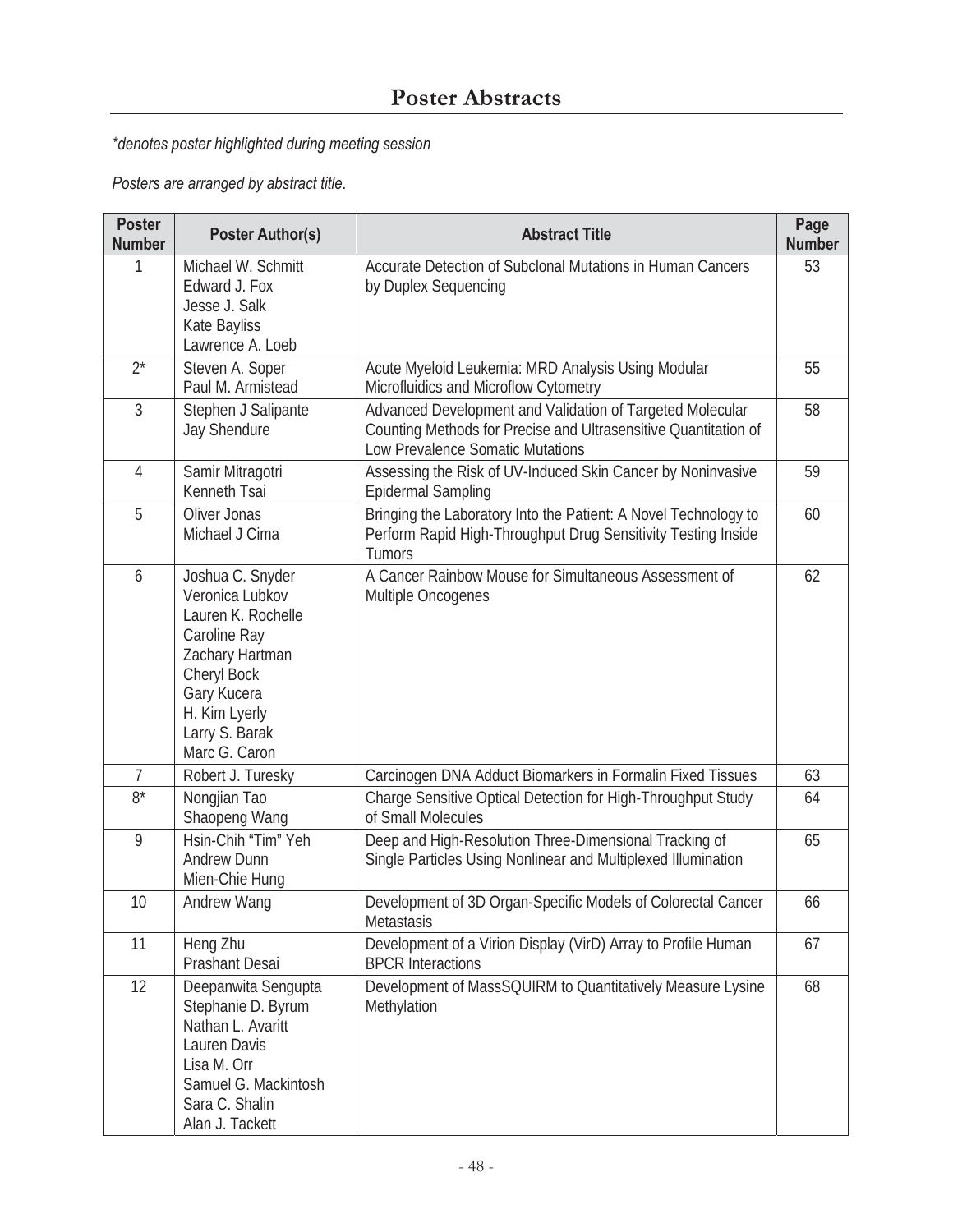| <b>Poster</b><br><b>Number</b> | <b>Poster Author(s)</b>                                                                                                               | <b>Abstract Title</b>                                                                                  | Page<br><b>Number</b> |
|--------------------------------|---------------------------------------------------------------------------------------------------------------------------------------|--------------------------------------------------------------------------------------------------------|-----------------------|
| 13                             | Tza-Huei (Jeff) Wang                                                                                                                  | Digital Detection of Tumor-Derived Circulating Methylated DNA                                          | 69                    |
| 14                             | Tingrui Pan<br>Kit Lam                                                                                                                | Digital One-Disc-One-Compound Array for High-Throughput<br>Discovery of Cancer-Targeting Agents        | 70                    |
| 15                             | Richard R. Drake<br>Benjamin A. Neely<br>Thomas W. Powers<br>Huarong Xu<br>Peggi Angel                                                | Direct Tumor Glycan Profiling in Tissue Microarrays                                                    | 71                    |
| 16                             | <b>Ted Pham</b><br>Jenny Lee<br>Phi Pham<br>Anthony Letai<br>Doug Wallace<br>Peter Burke                                              | An Electronic Assay of Cell Death                                                                      | 72                    |
| 17                             | Warren R. Zipfel<br><b>Matthew Paszek</b>                                                                                             | A Fast Interference Based Super-Resolution Microscope for<br>Cancer Mechanobiology                     | 74                    |
| 18                             | Matthew Levy                                                                                                                          | Glycan-Anchored Scaffold Libraries for Targeting Carbohydrate-<br><b>Binding Proteins</b>              | 75                    |
| 19                             | Matthew J. Rodesch<br>Steven M. Riddle<br>Christopher L. Warren<br>Mary S. Ozers                                                      | High Density Peptide Arrays for Cancer-Related Post-<br><b>Translational Modifications</b>             | 76                    |
| 20                             | Anthony John lafrate                                                                                                                  | Highly Multiplexed FISH for In Situ Genomics                                                           | 77                    |
| 21                             | Garry P. Nolan                                                                                                                        | Highly Multiplexed Ion-Beam Tissue Molecular Imaging With<br>Sub-Micron Resolution                     | 78                    |
| 22                             | Hidetaka Tanno<br>Jonathan McDaniel<br>Costas Chrysostomou<br>Brandon DeKosky<br>Chang-Han Lee<br>Andrew Ellington<br>George Georgiou | High-Throughput Single Cell Transcriptome Analysis                                                     | 79                    |
| 23                             | Paul Tempst                                                                                                                           | Immobilized Protease Activity Tests (IPATs) for Development of<br><b>Functional Cancer Biomarkers</b>  | 80                    |
| 24                             | Christine E. Brown<br>John C. Williams                                                                                                | In Situ Imaging of CAR T Cells                                                                         | 81                    |
| 25                             | Chun Shao<br>Joshua Klein<br>Nancy Leymarie<br>Joanna Phillips<br>Joseph Zaia                                                         | Integrated Glycomics and Proteomics of Human Astrocytoma<br><b>Tissue Microarrays</b>                  | 82                    |
| 26                             | Yong Zeng                                                                                                                             | Integrated Lab-on-a-Chip Platforms for Molecular Profiling of<br><b>Circulating Exosomes in Cancer</b> | 83                    |
| 27                             | Erin F. Simonds<br>Nima Aghaeepour<br>Geraldine Cayanan<br>Garry P. Nolan<br>William A. Weiss                                         | Integrating Mass Cytometric and Transcriptomic Profiles of Solid<br>Tumors                             | 84                    |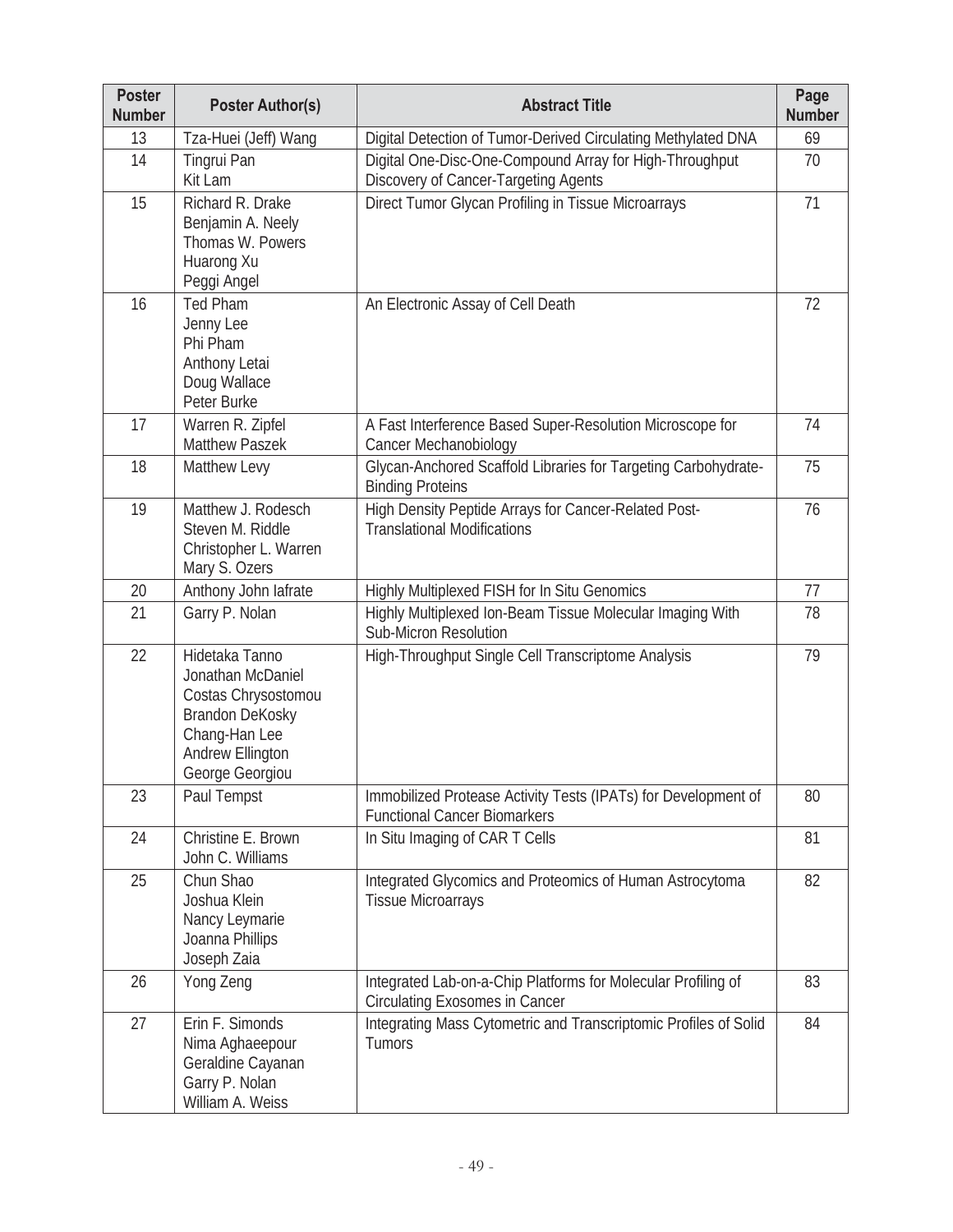| <b>Poster</b><br><b>Number</b> | <b>Poster Author(s)</b>                                                                                                                                                   | <b>Abstract Title</b>                                                                                                                              | Page<br><b>Number</b> |
|--------------------------------|---------------------------------------------------------------------------------------------------------------------------------------------------------------------------|----------------------------------------------------------------------------------------------------------------------------------------------------|-----------------------|
| 28                             | <b>Kirk Hansen</b><br>Valerie Marie Weaver                                                                                                                                | Investigating the Fibrotic Phenotype of Pancreatic Ductal<br>Adenocarcinoma                                                                        | 85                    |
| 29                             | Rafael Vidal Davalos<br>Scott D. Cramer                                                                                                                                   | Isolation of Tumor Initiating Cells (TICs) Using Contactless<br>Dielectrophoresis                                                                  | 86                    |
| $30*$                          | Shao-En Ong<br>Dustin J. Maly                                                                                                                                             | Kinase Profiling With Quantitative Chemoproteomics                                                                                                 | 87                    |
| 31                             | William H. Robinson                                                                                                                                                       | Large Scale Sequencing of Antibody Repertoires in Lung<br>Adenocarcinoma                                                                           | 88                    |
| 32                             | Rong Fan<br>Patrick Doyle                                                                                                                                                 | Measurement of microRNAs Biomarkers at the Single Cell Level                                                                                       | 89                    |
| 33                             | James Wang<br>Alexander Lieberman<br><b>Robert Viveros</b><br>Erin Ward<br>Natalie Mendez<br>Ning Lu<br>Moon Kim<br>William C. Trogler<br>Andrew C. Kummel<br>Sarah Blair | Mechanically Tunable and Scalable Silica Nanoshells as Long-<br><b>Lived Ultrasound Contrast Agents</b>                                            | 90                    |
| 34                             | Ryan Bailey<br>Mark D. Johnson                                                                                                                                            | Meso-plex miRNA and Protein Profiling for Cancer Diagnostics<br>Using Chip-Integrated Silicon Photonics                                            | 91                    |
| $35*$                          | Woo Y. Lee<br>Jenny Zilberberg                                                                                                                                            | Microfluidic Approach for the Development of a 3D Bone Marrow<br>Microenvironment Model to Test Personalized Multiple Myeloma<br><b>Treatments</b> | 93                    |
| 36                             | David Aaron Issadore                                                                                                                                                      | A Micro Hall Chip for Circulating Microvesicle-Based Cancer<br>Monitoring                                                                          | 95                    |
| 37                             | Sam Bettis<br><b>Richard Jones</b><br>Alex Langerman<br>Kevin Roggin<br>Kevin White                                                                                       | Microwestern Array Methodology for Assessment of<br>Preanalytical Variability in Biospecimens                                                      | 96                    |
| $38*$                          | Sanjay Kumar<br>Amy Herr                                                                                                                                                  | Molecular Analysis of Physical Microenvironmental Control of<br>Tumor Cell Invasion                                                                | 97                    |
| 39                             | Adam Roger Hall                                                                                                                                                           | Molecular Detection of DNA Hydroxymethylation for Cancer<br>Screening                                                                              | 99                    |
| $40*$                          | Wen Ren<br>Joseph Irudayaraj                                                                                                                                              | Monitoring Phosphorylation by SERS                                                                                                                 | 100                   |
| 41                             | Tzu-Yi Yang<br>Laurie L. Parker                                                                                                                                           | Multiplexed Kinase Biosensor Technology to Detect Leukemia<br><b>Signaling With Mass Spectrometry</b>                                              | 101                   |
| 42                             | Ronnie Das<br>Eric J. Seibel                                                                                                                                              | Needle Biopsy Preservation and Preparation for Rapid 3D<br>Pathology of Pancreas                                                                   | 102                   |
| $43*$                          | Cristina M. Furdui<br>Leslie B. Poole<br>S. Bruce King                                                                                                                    | New Reagents for Tracking Protein Oxidation in Cells by MS<br>and Imaging Methods                                                                  | 104                   |
| 44                             | Karol Bomsztyk                                                                                                                                                            | Next Generation Technology to Detect Epigenetic Alterations in<br>Human Tissues                                                                    | 105                   |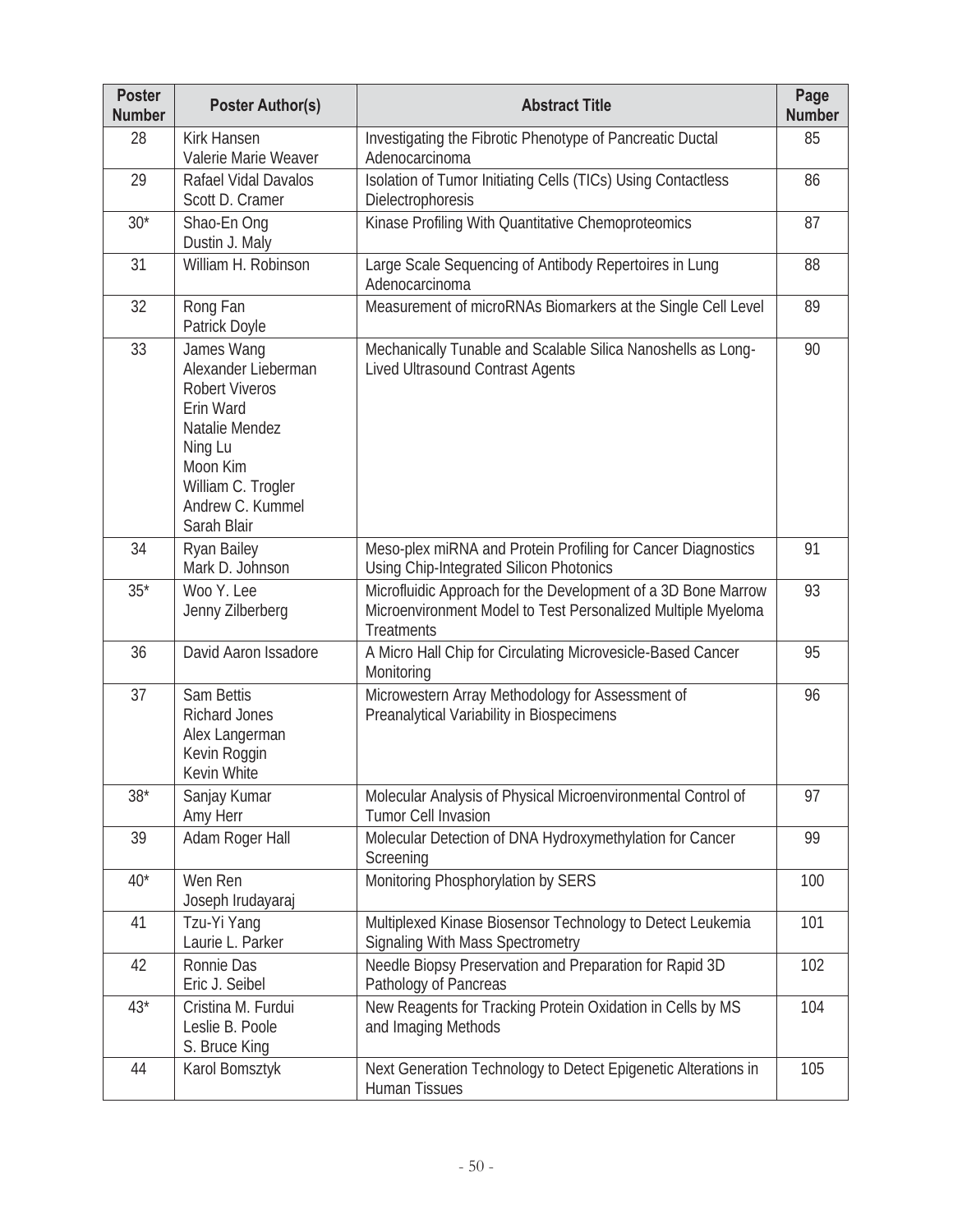| <b>Poster</b><br><b>Number</b> | <b>Poster Author(s)</b>                                                                                                                                 | <b>Abstract Title</b>                                                                                                                                  | Page<br><b>Number</b> |
|--------------------------------|---------------------------------------------------------------------------------------------------------------------------------------------------------|--------------------------------------------------------------------------------------------------------------------------------------------------------|-----------------------|
| $45*$                          | Ronald Conlon<br>Xiujing Feng<br>Weihong Jiang<br>Zhenghe Wang                                                                                          | Next-Generation Mouse Gene-Targeting Technology to Model<br>Tumorigenesis                                                                              | 107                   |
| 46                             | Xiaowei Chen                                                                                                                                            | A Novel Allele-Specific RNA-ISH for Differential Allele-Specific<br>Expression                                                                         | 108                   |
| 47                             | J. McCaffrey<br>J. Sibert<br>B. Zhang<br>Y. Zhang<br>W. Hu<br>H. Riethman<br>M. Xiao                                                                    | A Novel Single-Molecule Telomere Characterization Technology<br>for Analyzing Cancer                                                                   | 109                   |
| 48                             | Thomas W. Hanigan<br>Jayaprakash Neerasa<br>Irida Kastrati<br>Jonna Frasor<br>Pavel A. Petukhov                                                         | Photoreactive Histone Deacetylase Probes for Chromatin<br>Immunoprecipitation in Cancer                                                                | 110                   |
| 49                             | Konstantinos Petritis<br>Victoria David<br>Kristine Tsantilas<br><b>Matthew Rosenow</b><br>Lizzi Neylon<br>David Carpentieri<br><b>Patrick Pirrotte</b> | Preservation of Dried Plasma Spots for Downstream Proteomic<br>Applications                                                                            | 112                   |
| 50                             | Chien-Sheng Liao<br>Pu Wang<br><b>Gregory Eakins</b><br>Ji-Xin Cheng                                                                                    | Quantitative Spectroscopic Imaging of Cancer Metabolites in<br>Live Cells and Intact Tissues                                                           | 113                   |
| 51                             | Margaret B. Penno                                                                                                                                       | Salivary Doxorubicin Stabilization and Monitoring in Pediatric<br>CancerTags: Saliva Stabilization for Doxorubicin and "omics"<br>Analysis in Children | 114                   |
| 52                             | Brian D. Brown<br>Ravi Sachidanandam                                                                                                                    | Sensor-seq: A Genome-Wide Biological Measure of microRNA<br>Activity                                                                                   | 115                   |
| 53                             | Parijat Bhatnagar<br>Kazuhira Oka<br>Concepcion Diaz-Arrastia                                                                                           | A Sensor T Lymphocyte for Robust Immunoengineering                                                                                                     | 116                   |
| 54                             | <b>Scott Manalis</b><br>David Weinstock                                                                                                                 | Single Cell Growth Assay for Residual Cells in Acute<br>Lymphoblastic Leukemia                                                                         | 118                   |
| $55*$                          | Jessica Liyun Sang<br>Kyungheon Lee<br>Hyun Jung Chung<br>Gavin Guangyu Zhou<br>Hakho Lee<br>Ralph Weissleder<br>Sunney Xie                             | Single-Cell Sequencing Reveals Distinct Genomic Profiles in<br>Epithelial and Mesenchymal Tumor Cells                                                  | 119                   |
| 56                             | Alfredo Andres Celedon                                                                                                                                  | Single Molecule Microarrays for the Detection of Mutant DNA in<br><b>Body Fluids</b>                                                                   | 120                   |